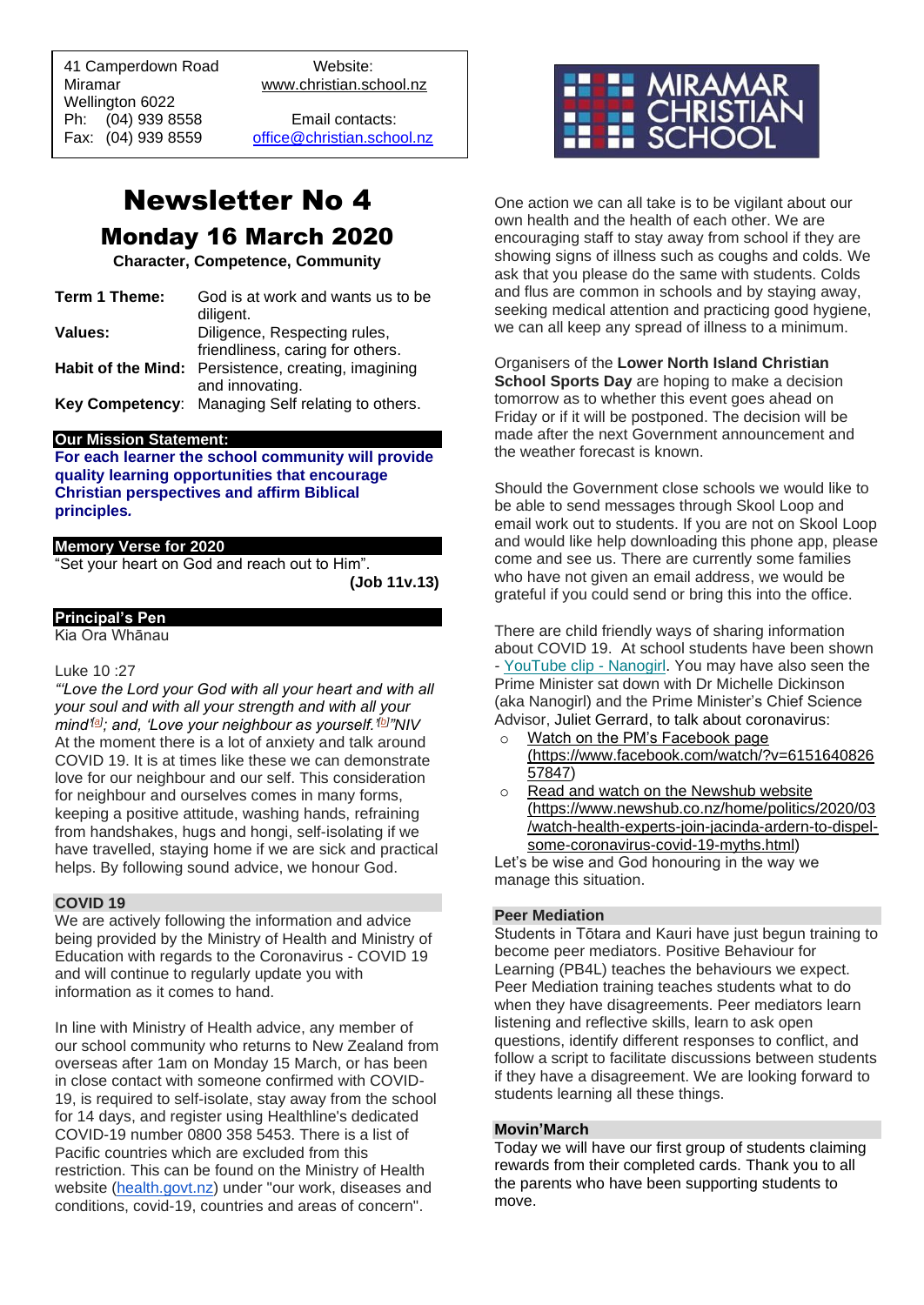### **Unexpected Blessings**

We are continually amazed at God's unexpected blessings. Last week we received an email from a rewards system that we had no idea we were even in. (Tony Kelly Smith set this up when he was Principal at MCS). We were told we had points that must be used by a given date to collect our rewards as the reward system is closing! The rewards we chose were a leaf blower (which we can use for service) and an extra scooter for wheels day. We are very grateful for this unexpected windfall.

We are also thankful for the parents who are coming forward to also bless us in many ways. We appreciate your gifts of time, creative ideas and suggestions. We are in a good place. Thank you.

## **Thank God:**

- For unexpected blessings.
- For those who are committed to Christian Education and support us faithfully.
- For God's faithfulness to Miramar Christian School for the last 41 years.
- For the volunteer who has stepped forward to complete grant applications on behalf of Miramar Christian School.

• For the way students have engaged in service work. **Please pray:** 

- For God's wisdom, anointing and blessing on the work of our teaching staff, Principal and office manager.
- That even in this time Miramar Christian School would be a blessing to the community.
- There would be a positive ripple effect, for our school, from the work of 2019.
- That 2020 would be a year marked with joy in the Miramar Christian Community.
- For our prayer students and their families: **Week 7:** Sophie, Amia-Rose, Adalayd **Week 8:** Dylan, Lotus, Elena-Jin

Thank you for your commitment and prayers.

Shalom **Kaye Gillies Principal**

#### **Calling all scientists, technologists, engineers and mathematicians – we need your help!**

Some of our students will be taking part in the Wonder Project Rocket Challenge in Term 2. It's an amazing programme designed to get young Kiwis excited about STEM – science, technology, engineering and maths. The programme pairs STEM professionals with teachers to deliver the learning and we need more volunteers to help our kids design, build and launch water rockets!

Keen to help? It only requires 1 hour a week for 6–8 weeks during Term 2. The Wonder Project team provides all training and resources, including a rocket kit, a rocket launcher and all the learning modules. You don't have to be a rocket scientist to guide young people on the Rocket Challenge. We are looking for passionate and committed professionals working in STEM fields who want to make a real difference – and inspire wonder in the minds of young people in their community.

# **Every Wed** Prayer Group, Hall, 9-9:30am **Every Wed Subway ordered lunch (optional) Every Wed/Fri** Wheels Day / Wear PE Uniform **Every Thurs** Technicraft (Yrs 7-8) **Every Fri** Music Lessons, 8:30am - 10:00am **Every Sun** 10am Gateway Baptist Church - all welcome **Mar** Wed 18 Mar Kelly Sports @ MCS Fri 20 Mar Y5-8 Christian Schools Inter Sports Day Mon 23 Mar Shared Assembly 2:15pm Mon 23 Mar BoT Mtg, 6pm, Staffroom Wed 25 Mar Kelly Sports @ MCS Wed 25 Mar **IFZ Football @ Miramar Park** Fri 27 Mar Mufti Dav Fri 27 Mar Y4-8 Miramar Library Visit 11:30am **Apr** Wed 1 Apr **Kelly Sports @ MCS** Wed 1 Apr **EZ Football @ Miramar Park (postponement date)** Mon 6 Apr **Shared Assembly 2:15pm** Tues 7 Apr **IFZ Futsal @ ASB (Yr 1-4)** Wed 8 Apr **IEZ Futsal @ ASB (Yr 5-8)** Thurs 9 Apr Term 1 ends (3pm) Fri 10 Apr **No school - Good Friday** Mon 27 Apr **No school - Anzac Day observed** Tues 28 Apr  $\vert$ Term 2 starts (8:55am)